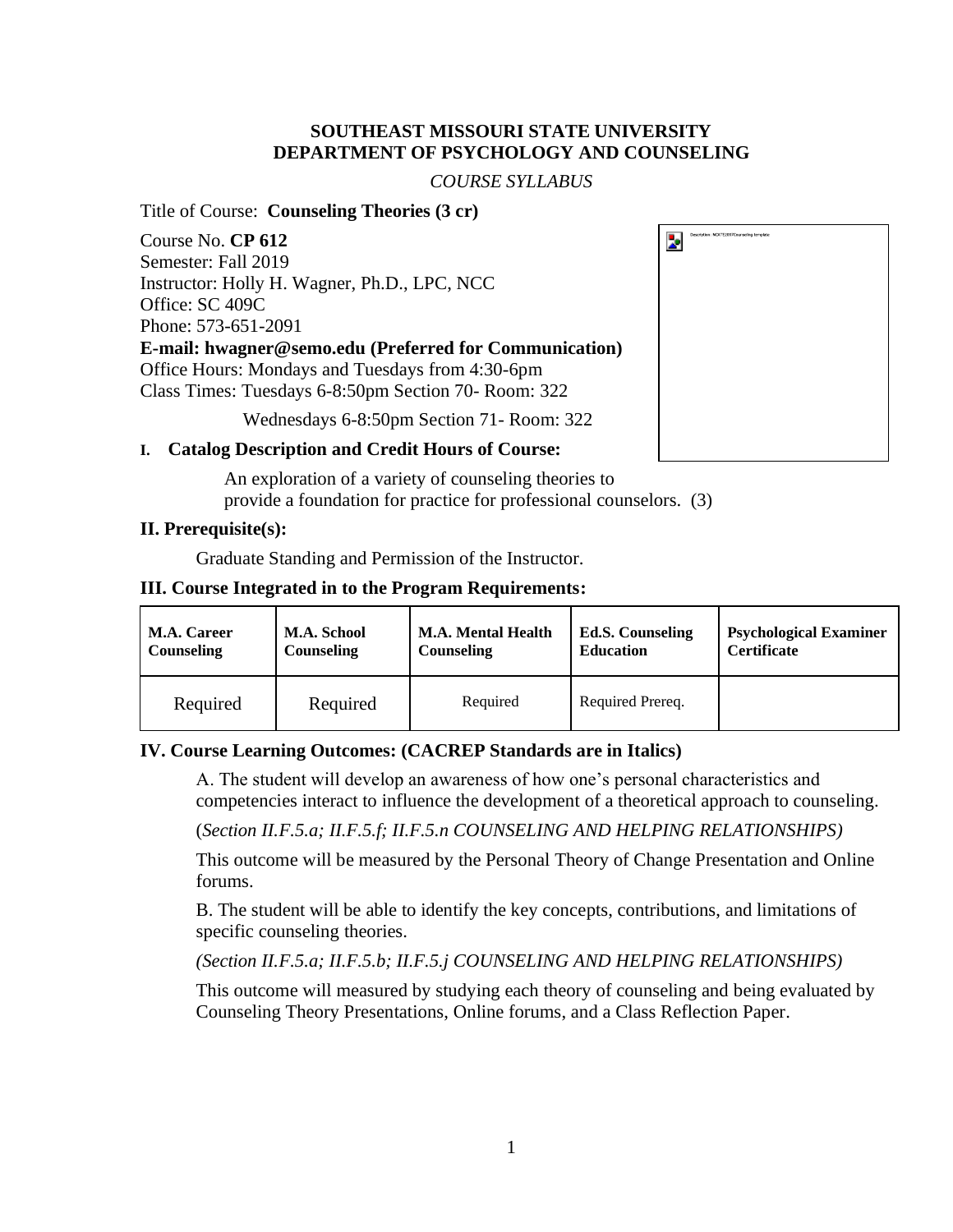C. The student will be able to construct a personal theoretical approach to counseling and to identify counseling techniques to use with various clients.

# *(Section II.F.5.a; II.F.5.b; II.F.5.i; II.F.5.j; COUNSELING AND HELPING RELATIONSHIPS)*

This outcome will be measured by the student's writing of a Personal Counseling Theory Integration Paper.

#### **V. Course as Relates to External Requirements**

| <b>CACREP</b><br><b>Requirements</b><br>(2016) | <b>DESE Requirements (2012)</b>                                                                                                                                                                                                                                                    | <b>LPC</b><br><b>Requirements</b> | <b>NBCC</b><br><b>Requirements</b>                    |
|------------------------------------------------|------------------------------------------------------------------------------------------------------------------------------------------------------------------------------------------------------------------------------------------------------------------------------------|-----------------------------------|-------------------------------------------------------|
| 5. Counseling and<br>Helping<br>Relationships  | MO School Counseling Standard 1: The school<br>counselor utilizes his/her skills and knowledge<br>of student development and behavior to promote<br>the mental health and well-being of all students<br>by facilitating their academic, career, and<br>personal/social development | Counseling<br>Theory              | Helping<br>Relationships<br>(Counseling)<br>Theories) |

### **VI. Course as Relates to External Standards**

# **CACREP Standards (2016)**

Section II.F.5. COUNSELING AND HELPING RELATIONSHIPS - studies that provide an understanding of the counseling process in a multicultural society, including all of the following:

a. theories and models of counseling

b. a systems approach to conceptualizing clients

f. counselor characteristics and behaviors that influence the counseling process

i. development of measurable outcomes for clients

j. evidence-based counseling strategies and techniques for prevention and intervention

n. processes for aiding students in developing a personal model of counseling

# **DESE Standards (2012)**

Standard 1 – Quality Indicator 2: Counseling Theories and Interventions: The school counselor knows and understands established and emerging counseling theories and applies knowledge of techniques and strategies for innovative and differentiated interventions

Standard 1 – Quality Indicator 3: Helping Relationships: The school counselor establishes helping relationships with students through individual counseling, group work, classroom counseling, and mental health and well‐being activities within the comprehensive school counseling program.

#### **VII. Purposes or Objectives of the Course:**

A. The student will develop an awareness of how one's personal characteristics and competencies interact to influence the development of a theoretical approach to counseling.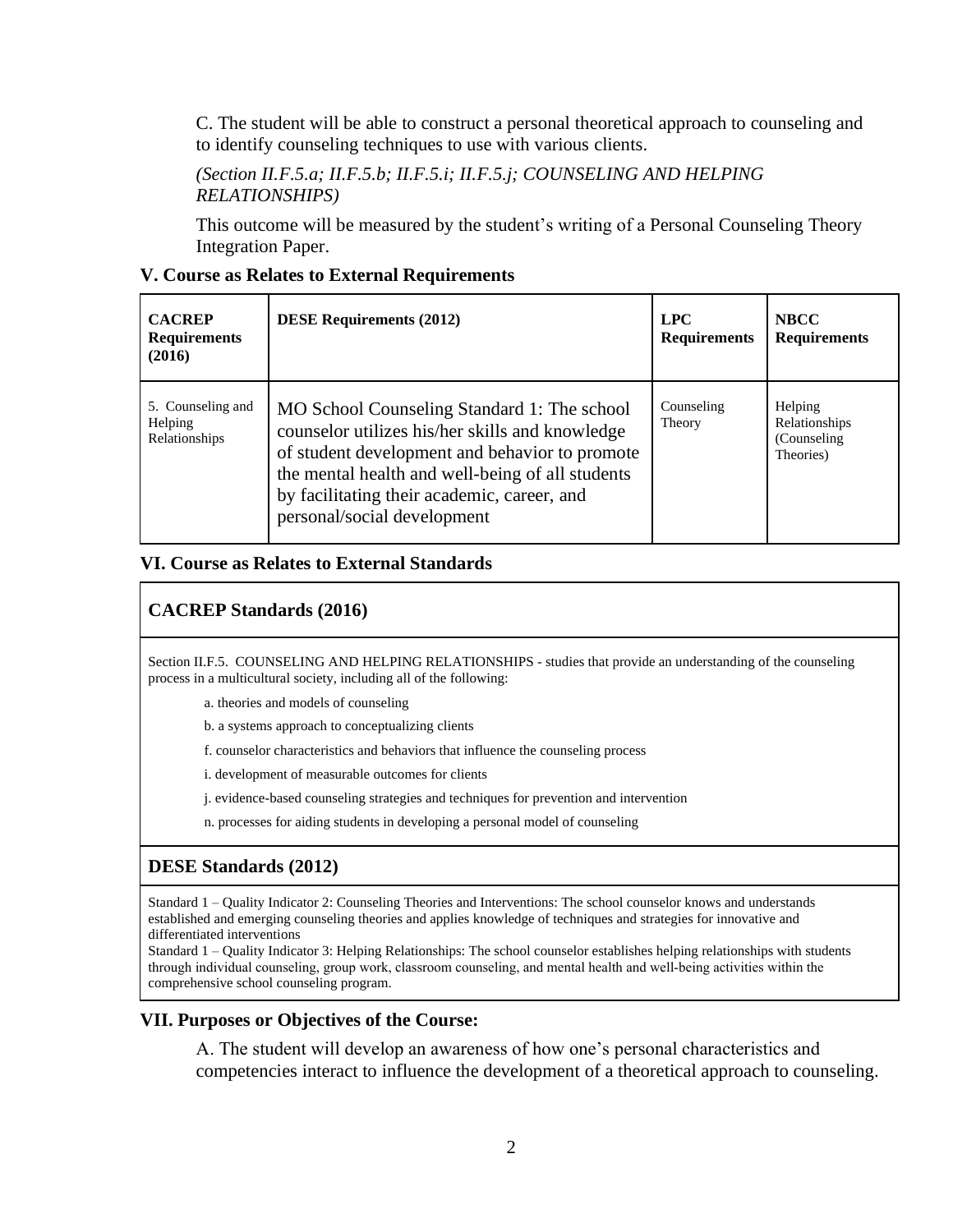B. The student will be able to identify the key concepts, contributions, and limitations of specific counseling theories.

C. The student will be able to construct a personal theoretical approach to counseling and to identify counseling techniques to use with various clients.

D. The student will understand legal and ethical issues and concerns confronting practicing counselors.

| VIII. | <b>Course Content or Outline:</b>                                                                                                                                                                                                                 | <b>Class Hours</b> |
|-------|---------------------------------------------------------------------------------------------------------------------------------------------------------------------------------------------------------------------------------------------------|--------------------|
|       | A. The Counselor                                                                                                                                                                                                                                  | 6                  |
|       | 1. Characteristics of effective counselors<br>2. The role of personal values & personal development<br>3. Managing stress and Wellness                                                                                                            |                    |
|       | B. Legal and Ethical Issues                                                                                                                                                                                                                       | 6                  |
|       | 1. Confidentiality<br>2. Crisis intervention<br>4. Issues surrounding a multicultural perspective                                                                                                                                                 |                    |
|       | C. Counseling: Content and Process                                                                                                                                                                                                                | 6                  |
|       | 1. Clients from diverse backgrounds<br>2. Individual and family systems approaches<br>3. Core elements<br>4. Trends in the counseling profession<br>5. Concept of Wellness and Pathology and the effect on Counseling<br>6. Prevention techniques |                    |
|       | D. Counseling Approaches                                                                                                                                                                                                                          | 24                 |
|       | 1. Psychoanalytic<br>2. Adlerian<br>3. Existential<br>4. Person-centered<br>5. Gestalt<br>6. Reality<br>7. Behavioral<br>8. Cognitive-behavior<br>9. Feminist                                                                                     |                    |
|       | E. Case Study Presentations                                                                                                                                                                                                                       | 3                  |
|       |                                                                                                                                                                                                                                                   |                    |

### **IX. Textbook(s):**

Corey, G. (10th ed.). *Theory and practice of counseling and psychotherapy*. Belmont, CA: Brooks/Cole.

# **X. Expectations of Students:**

A. The student is expected to actively participate in class.

B. The student will be expected to complete the required readings and assignments.

C. Satisfactory performance on examination.

D. The student will be expected to write a personal theoretical approach to counseling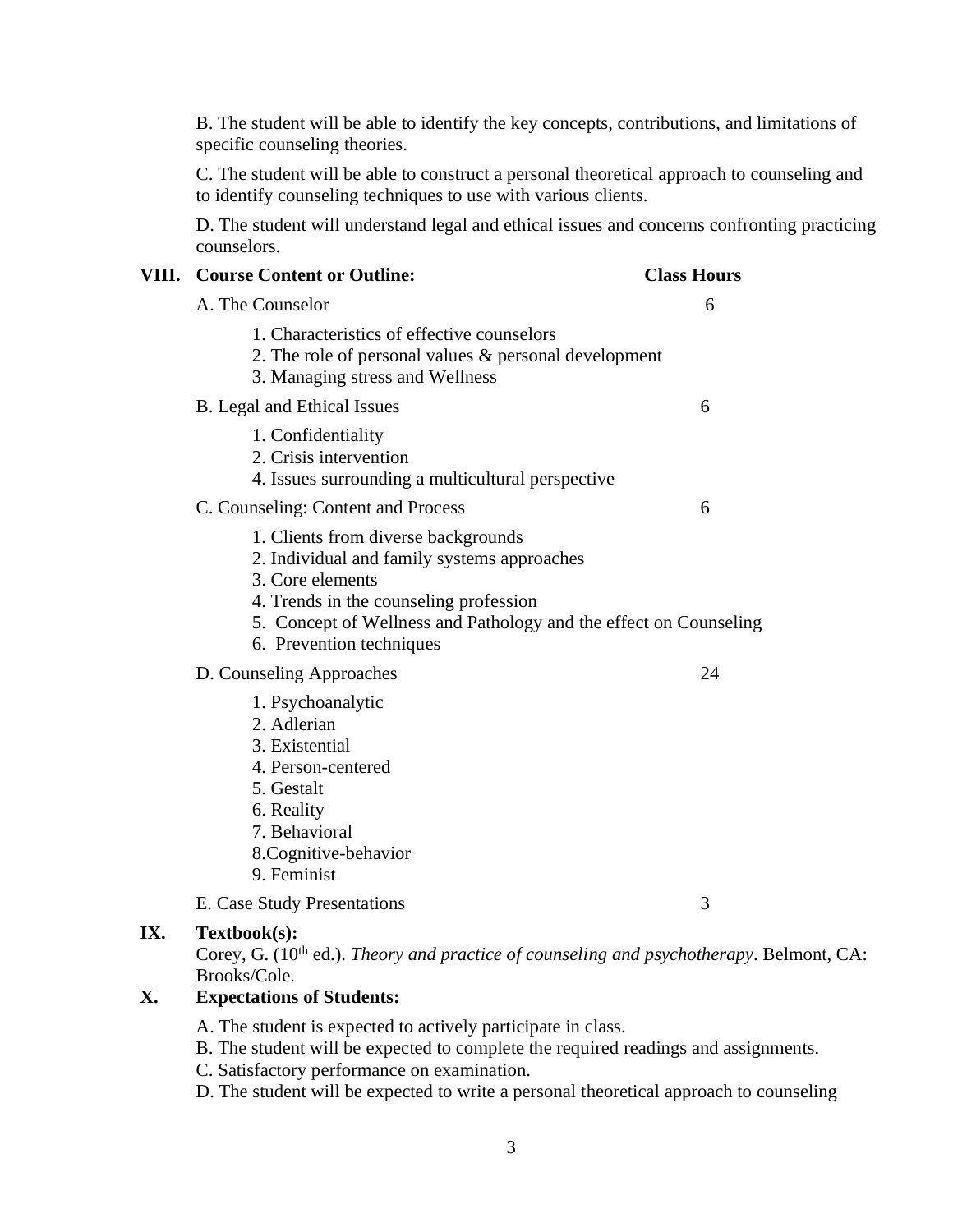paper.

E. The student will be expected to present the perspective of one of the theories studied.

### **XI. Basis for Student Evaluation**

- A. Written examination
- B. Presentations
- C. Graduate quality paper
- D. Attendance and Participation

### *Final letter grade:*

91% to 100% -- A 81% to 90% -- B 71% to 80% -- C 0% to 70% -- F

### **XII. Methods of instruction**

A combination of:

Classroom lectures and discussions Classroom experiential exercises Web-assisted instructions

### **Additional Course Information:**

All course information is included in the Keys to Success Booklet included on the class Moodle site, which includes grading rubrics, weekly assignment formats, and contact information. Policy on late work is based upon individual faculty discretion. Every effort will be made to respond to emails within 48 hours during the work week. Every effort will be made to grade course assignments in 2 weeks, based upon scope of assignment.

- **Academic Honesty** Southeast Missouri State University expects all students, faculty and staff to operate in an honest and ethical manner. Academic dishonesty is a very serious offense because it undermines the value of your education and the education of others. Students who engage in academic dishonesty face significant penalties. Forms of academic dishonesty include, but are not limited to, plagiarism, cheating, contract cheating, misrepresentation, and other actions you take. Some of these are defined below:
- Plagiarism means passing off someone else's work as your own, whether it is intentional or unintentional.
- Cheating includes copying from another person or source of information to meet the requirements of a task.
- Contract cheating is paying someone else or a company to do your work.
- Misrepresentation means you are posing as someone else or someone else is posing as you to complete a task.
- Collusion means working with one or more people to cheat. If you help someone cheat or plagiarize you will face the same penalties.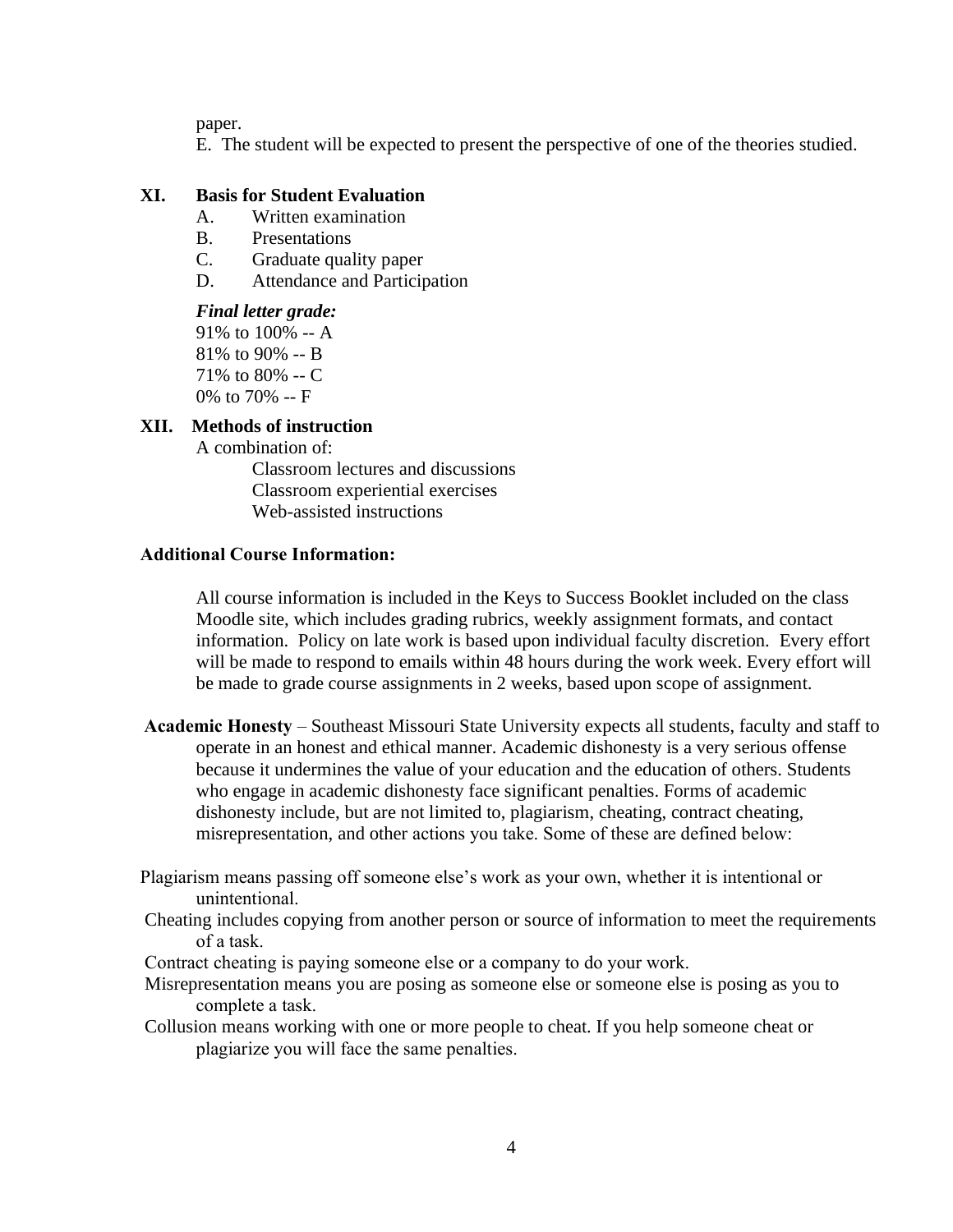- For more information, visit the Responsible Redhawks Code of Conduct http://www.semo.edu/responsibleredhawks/code-of-conduct.html or the Faculty Handbook Section (D) on Academic Honesty http://www.semo.edu/facultysenate/handbook/5d.html
- **Accessibility –** Southeast Missouri State University and Disability Services are committed to making every reasonable educational accommodation for students who identify as people with disabilities. Many services and accommodations which aid a student's educational experience are available for students with various disabilities. Students are responsible for contacting Disability Services to register and access accommodations. Accommodations are implemented on a case by case basis. For more information, visit http://www.semo.edu/ds/ or contact Disability Services at 573-651-5927.
- **Civility –** Your university experience is purposely designed to introduce you to new ideas, help you think effectively, develop good communication skills, evaluate information successfully, distinguish among values and make sound judgements. Doing this well requires respectful and courteous discussion among and between students and the instructor. Together, we must create a space where we acknowledge and respect others have different experiences, perspectives and points of view. Disagreements are likely. Mutual respect for one another and a willingness to listen are important. Remember, you are responsible for your behavior and actions. There is a no tolerance policy on bullying or harassment of any kind. Additional information on student conduct may be found at: http://www.semo.edu/pdf/stuconduct-code-conduct.pdf?ver=1.0 and http://www.semo.edu/pdf/Conduct\_Faculty\_Resource\_Guide.pdf

Further, it is to be expected that the instructor will treat all students with dignity and respect – it is also expected that the students will treat both the instructor and other students with this same respect. In order to facilitate this process more effectively, students are asked the following: 1) before class turn off all pagers and cell phones; 2) refrain from text messaging during class; 3) avoid distracting behavior (e.g. popping gum, noisy eating, and clipping fingernails); 4) minimize side conversations; and, 5) maintain respectful interactions. Finally, personal harassment of any kind will not be tolerated.

- **Mandatory Reporting –** I will keep information you share with me confidential to the best of my ability, but as a professor I am legally required to share information about sexual misconduct and crimes I learn about to make our campus and community safe for everyone.
- **Student Success –** This course uses SupportNET, Southeast's student success network, to improve communication between students, faculty and staff on campus. You'll get emails through SupportNET with information about resources or concerns. Please read these emails—they are sent to help you succeed! You can access SupportNET through your portal, Moodle or directly at supportnet.semo.edu to see any academic alerts, ask for help and to access resources to support your success at Southeast.

### **XIII. Counselor Dispositions**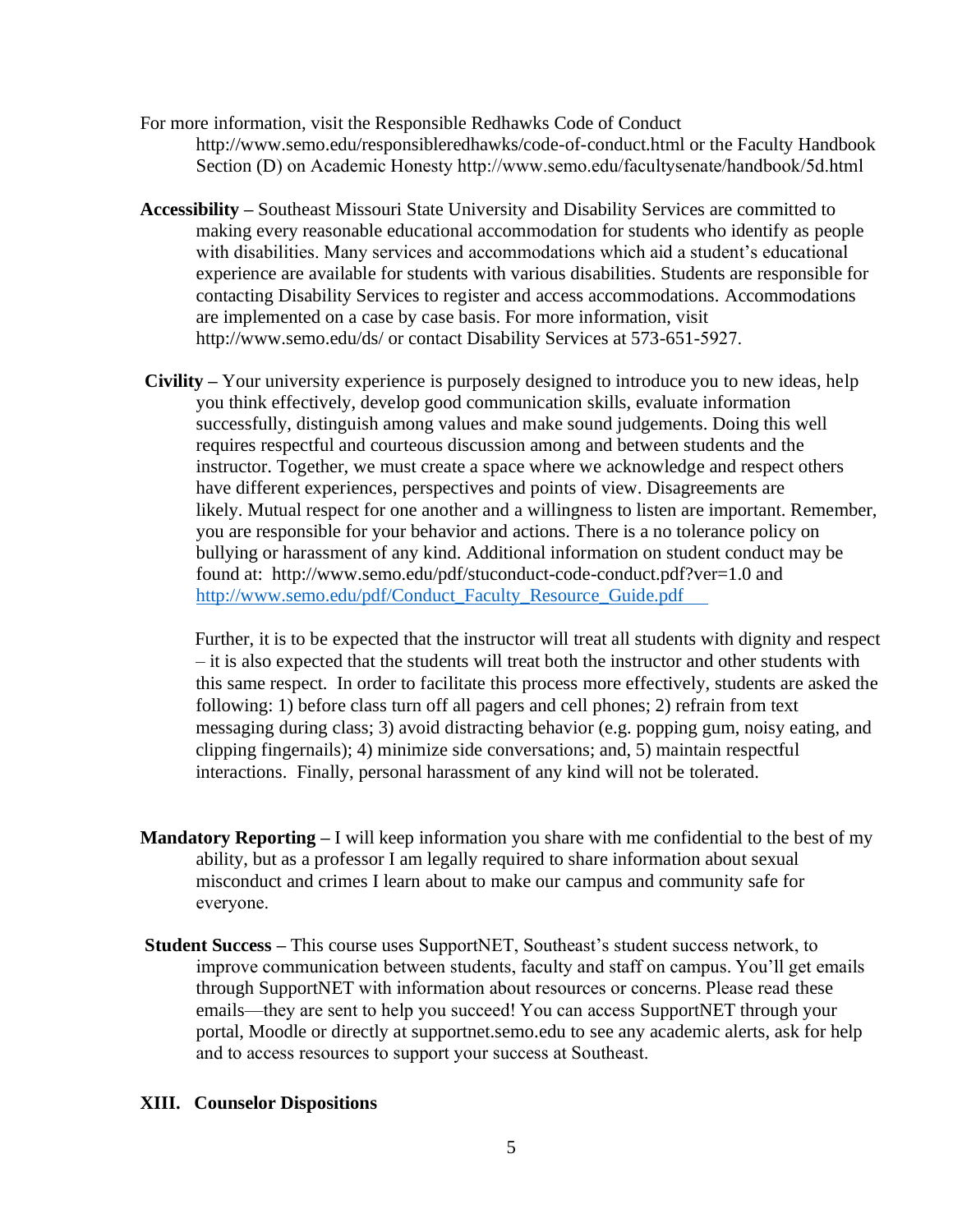Counselor Dispositions, as assessed within Counselor Education are guided by the central core of the Counseling Conceptual Framework. The beliefs and attitudes related to the areas of *competence, reflection and caring*, are the guiding influence with the eight foundational counselor dispositions assessed throughout the program. These are: 1) Genuineness, 2) Congruence, 3) Non-judgmental Respect, 4) Emotional Awareness, 5) Ethical Understanding, 6) Concreteness, 7) Empathy, and 8) Professional Commitment. See [Student](http://www4.semo.edu/counsel/Forms/StudentHandbook.htm) [Handbook.](http://www4.semo.edu/counsel/Forms/StudentHandbook.htm)

Questions, comments or requests regarding this course or program should be taken to your instructor. Unanswered questions or unresolved issues involving this class may be taken to Dr. Melissa Odegard- Koester, Chair, Psychology & Counseling.

# **XIV. Assignments & Course Schedule: (CACREP Standards are in Italics)**

# **Assignments:**

# **1. Attendance and Participation (8%)**

Since the course is experiential and cannot be "made up," attendance is a requirement. If it is necessary for you to be absent for some unavoidable reason, **you will need to let me know beforehand**, and be sure to check with other students in class for any assignments or announcements that you may have missed. Lack of participation and missed class time will result in lowering of grade. Due to the fact that this course in blended (33% online), **if you are late or absent from class more than once, you will lose participation points.** The course is graduate seminar oriented and the focus is on the process of discovery and constructed learning. This teaching approach includes the belief that each student can contribute to the understanding of everyone else. Each student's experiential background, value systems, perceptions and knowledge are all valuable assets for understanding course content. As a graduate student, each class member is expected to fully participate in the assimilation and integration of knowledge concerning issues essential to functioning as an effective counselor. Each student is expected to come to class fully prepared. Information presented in the discussions will elaborate on and add to the subject as presented in the text and previous week's online Moodle forum. \*\**I cannot overstate the importance of coming to class prepared.\*\**

(*Section II.F.5.a; II.F.5.f; II.F.5.n COUNSELING AND HELPING RELATIONSHIPS)*

# **2. Online Forums for Each Counseling Theory (30%)**

Each Forum post must be comprised of specific theory related content--- please see below. There are a total of 10 Forums, with 3 points allotted per Forum

Each response should be carefully and thoughtfully composed and should reflect:

- 1) What content/ concepts regarding the theory stood out to you?
- 2) What are your personal reactions to this theory?
- 3) What does this theory teach you about people? Yourself?
- 4) What aspects do you appreciate about this theory and might consider using as a counselor?

5) What questions do you have that you would like to discuss in class?

Your response should be between **250 and 350 words**. Please review for proper grammar, sentence structure, and spelling.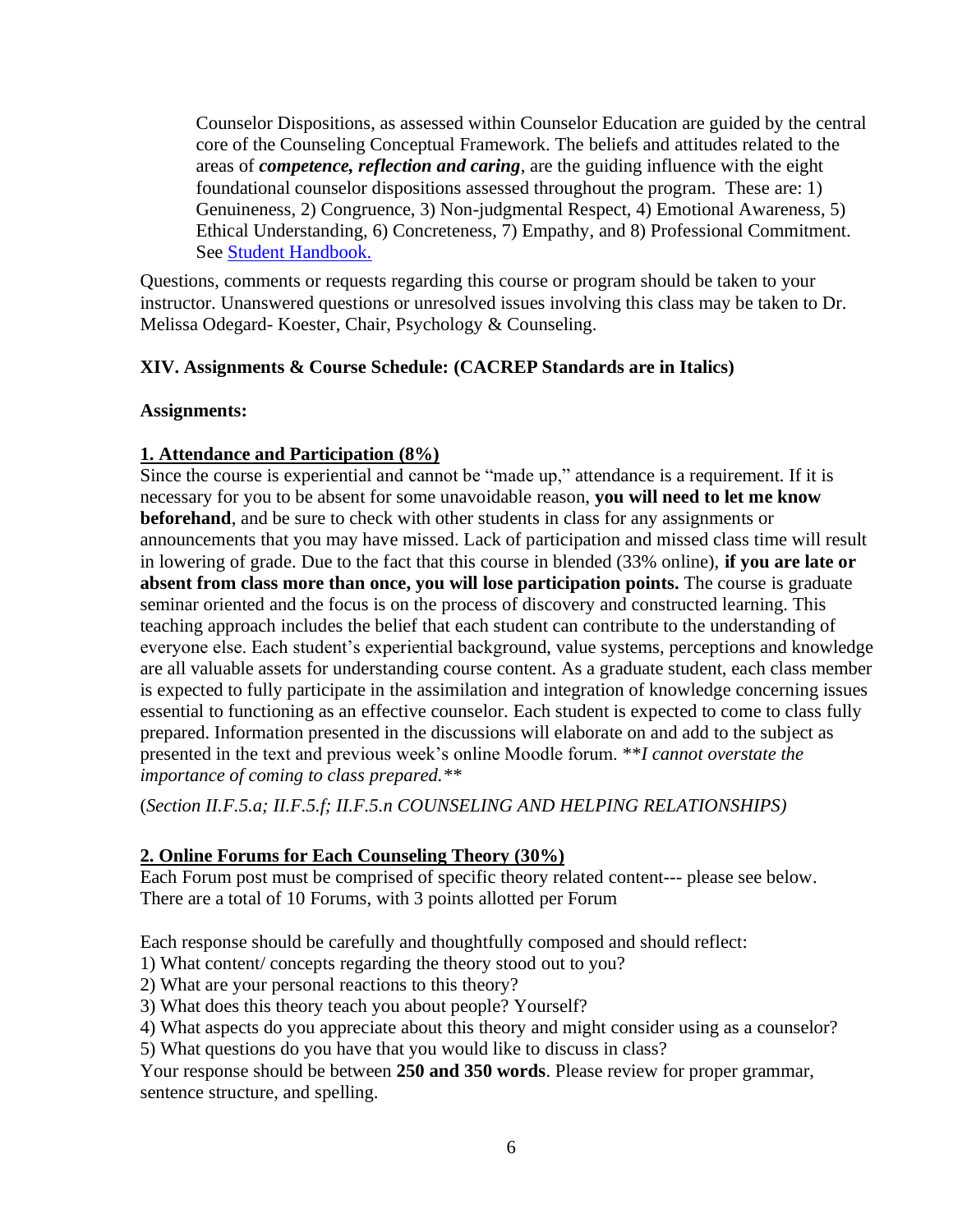### **DUE DATES- Must be posted to Moodle BY the following dates/times (always the MONDAY before our face-to-face class):**

- 1) Psychoanalytic: September 16<sup>th</sup> by 11pm
- 2) Adlerian: September  $16<sup>th</sup>$  by 11pm
- 3) Existential: September  $30<sup>th</sup>$  by 11pm
- 4) Client Centered: September  $30<sup>th</sup>$  by 11pm
- 5) Gestalt: October  $14<sup>th</sup>$  by 11pm
- 6) Reality: October  $14<sup>th</sup>$  by 11pm
- 7) Behavior: November 4<sup>th</sup> by 11pm
- 8) CBT: November  $4<sup>th</sup>$  by 11pm
- 9) Feminist: November  $18<sup>th</sup>$  by  $11<sub>pm</sub>$
- 10) Postmodern: November 18th by 11pm

*(Section II.F.5.a; II.F.5.f; II.F.5.n COUNSELING AND HELPING RELATIONSHIPS)*

### **3. Personal Theory of Change Presentation (5%)**

- 1.) Compose a 1-2 page outline:
	- a. Why do you want to be a counselor and how have you helped someone?
	- b. How would counseling help someone?
	- c. Why would someone seek counseling? Why might they hurt?
	- d. How do you measure change? How does someone go from hurt to not hurt?
	- e. What does it mean do be mentally well/ healthy?

### 2.) Present your theory during class (transform your outline into a narrative- **5-10 minutes)**

### **DUE WEEK #3 (Post Outline to Moodle BY September 2 nd at 11pm)**

*(Section II.F.5.a; II.F.5.f; II.F.5.n COUNSELING AND HELPING RELATIONSHIPS)*

#### **4. Counseling Theory Presentation- ONLINE (20%)**

- 1.) Present the theory (Through Power Point and 20-30 minute YOUTUBE Video):
	- a. Who founded/created it? Where was it created?
	- b. What need did it fill? (Why was it created/differ/expanded on from other theories?)
	- c. When did it come about and what was going on in the world?
	- d. What:
		- i. Key concepts / Key words
		- ii. Why people hurt
		- iii. How people change
- 2.) Interactive activity/ Quiz/ Discussion points/ Reflection questions
- 3.) Attach a handout or cheat sheet summarizing main points about theory

### **DUE DATES- Must be posted to Moodle BY the following dates/times (always the MONDAY before our online class):**

- 1) Psychoanalytic: September  $9<sup>th</sup>$  by 11pm
- 2) Adlerian: September  $9<sup>th</sup>$  by 11pm
- 3) Existential: September  $23<sup>rd</sup>$  by 11pm
- 4) Client Centered: September 23<sup>rd</sup> by 11pm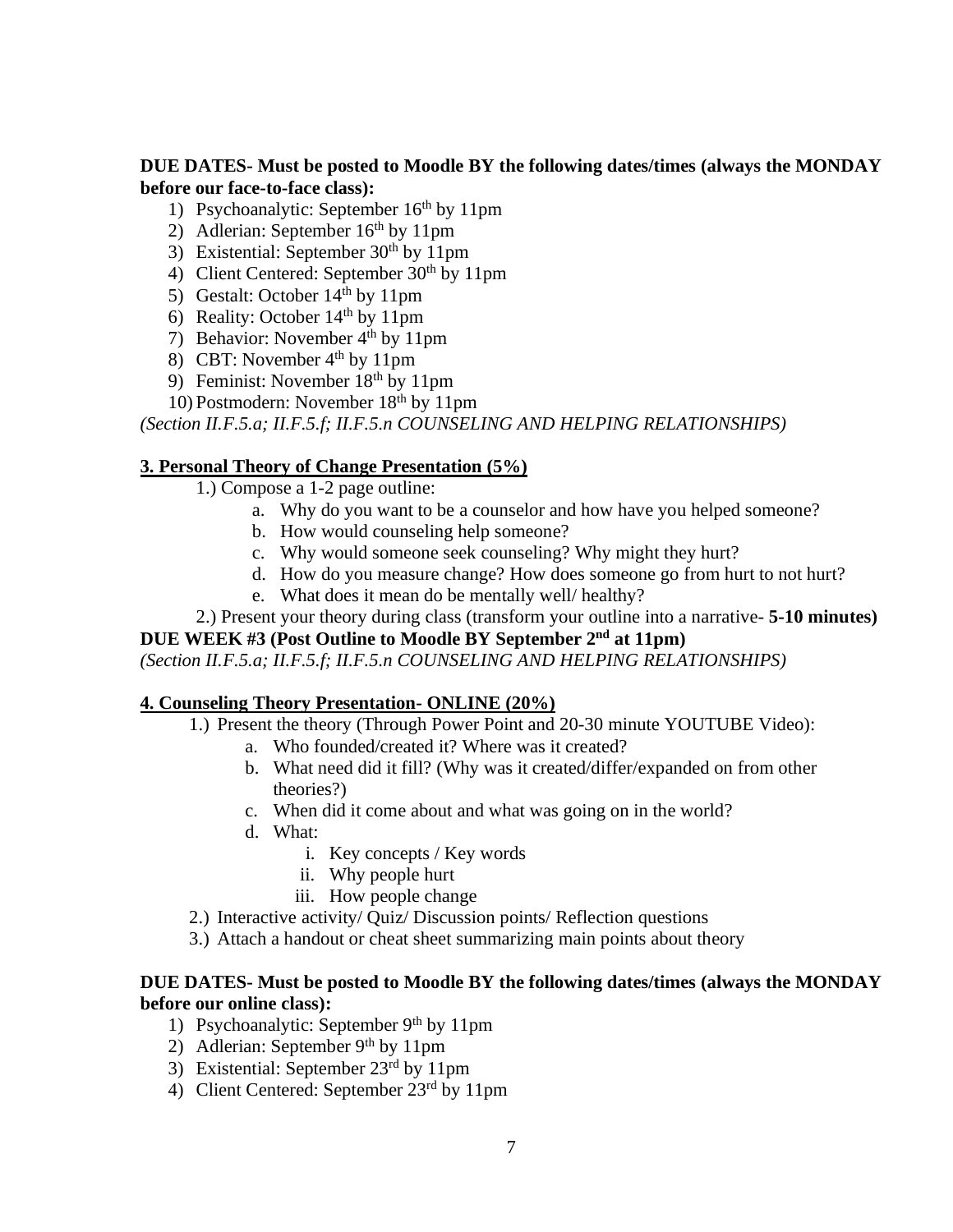- 5) Gestalt: October 7<sup>th</sup> by 11pm
- 6) Reality: October  $7<sup>th</sup>$  by 11pm
- 7) Behavior: October 21st by 11pm
- 8) CBT: October 28<sup>th</sup> by 11pm
- 9) Feminist: November 11th by 11pm
- 10) Postmodern: November 11th by 11pm

*(Section II.F.5.a; II.F.5.b; II.F.5.j COUNSELING AND HELPING RELATIONSHIPS)*

# **5. Personal Counseling Theory Integration Paper (Key Assessment- 32%)**

You will reflect upon the course content as well as your initial personal theory of change and compile a 5-6 page **APA 6th Edition style paper** outlining your personal theoretical orientation. Choose 1-2 theories discussed in class/from the text to integrate. Be sure to illuminate how this theory will enhance your development and practice as a professional counselor. This paper should be comprehensive and address the student's 1) philosophy of humanity and how individuals and/or systems change, 2) theory (ies) of counseling, 3) goals as a counselor, 4) techniques to facilitate obtaining goals and corresponding theoretical justification, 5) a philosophy for counseling diverse clients, 6) personal and professional qualities that may add to or detract from one's effectiveness as a counselor, and 7) plans for future growth.

Paper must include 2 outside sources (in addition to textbook).

# **DUE WEEK #16 (December 3rd/4th)**

*(Section II.F.5.a; II.F.5.b; II.F.5.i; II.F.5.j; COUNSELING AND HELPING RELATIONSHIPS)*

# **6. Class Reflection Paper (5%)**

# *Class Reflection Paper*

Each student is required to write and submit a 2-4 page reflection paper on what you learned from this class and how you plan to integrate class material in your work as a professional counselor (school or mental health setting). This paper can include descriptions of assignments that were particularly meaningful to you, key takeaways, and other points of interest as well as your plans to integrate your learning. This assignment also satisfies a requirement of the Integrated Professional Counseling Portfolio and can be uploaded in Moodle.

# **DUE WEEK #17**

*(Section II.F.5.a; II.F.5.b; II.F.5.j COUNSELING AND HELPING RELATIONSHIPS)*

# **Course Schedule:**

The schedule is a **tentative outline** of topics, readings and assignments that will be covered in this course. I reserve the right to modify the schedule as needed.

| Date | & Readings<br>Class<br>Discussions $\&$ | onments. |
|------|-----------------------------------------|----------|
|      |                                         |          |